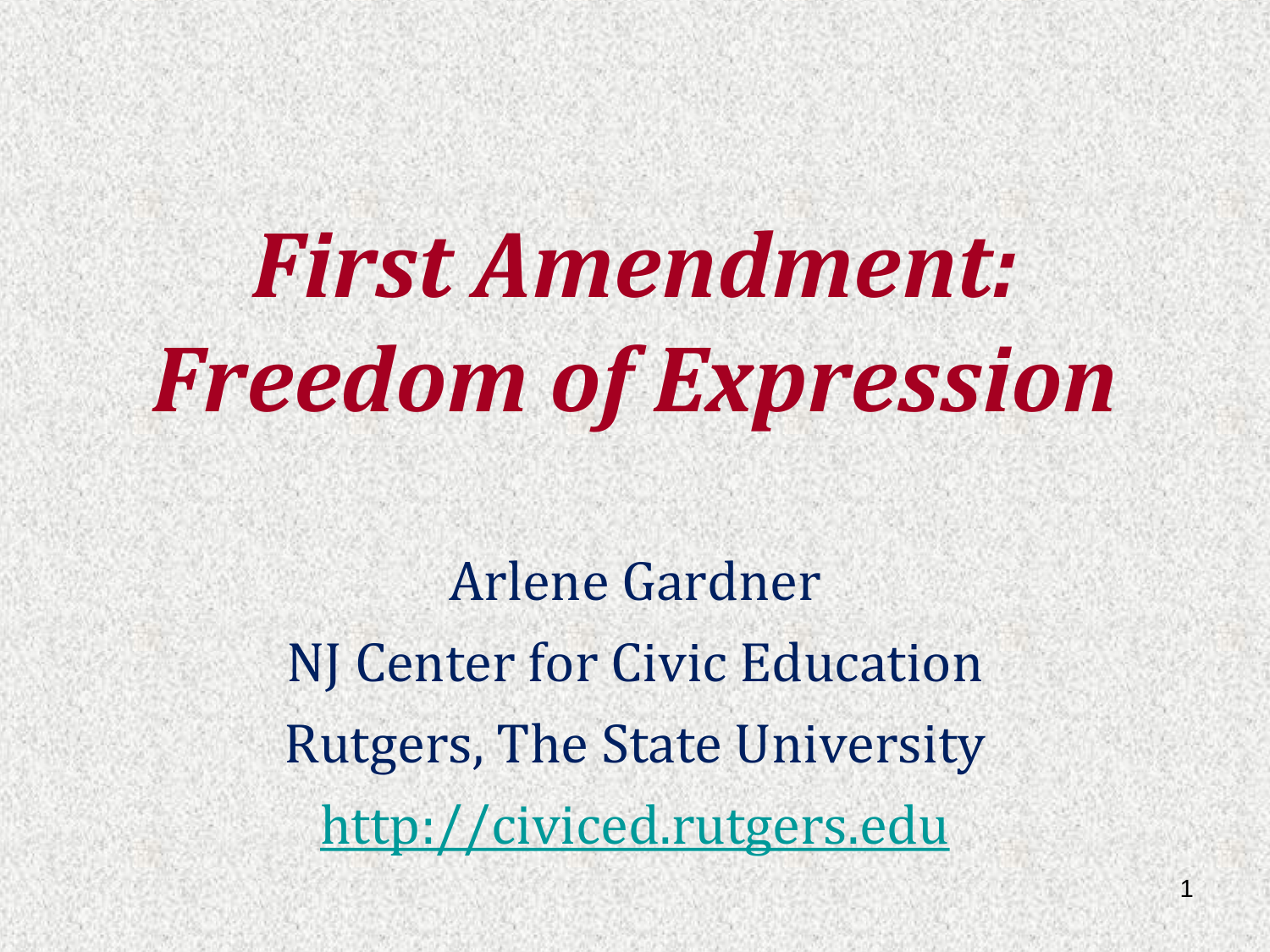### NJ Student Learning Standards for Social Studies (2020)

- 6.1.8.CivicsPI.3.b: Evaluate the effectiveness of the fundamental principles of the Constitution (i.e., consent of the governed, rule of law, federalism, limited government, separation of powers, checks and balances, and individual rights) in establishing a federal government that allows for growth and change over time.
- 6.1.8.CivicsPI.3.c: Distinguish the powers and responsibilities of citizens, political parties, interest groups, and the media in a variety of governmental and nongovernmental contexts.
- 6.1.8.CivicsHR.3.a: Explain how and why constitutional civil liberties were impacted by acts of government during the Early Republic (i.e., Alien and Sedition Acts).
- 6.3.8.CivicsDP.2: Make a claim based on evidence to determine the extent and the limitations of First Amendment rights (e.g., U.S. Supreme Court decisions).
- 6.3.8.CivicsPR.5: Engage in simulated democratic processes (e.g., legislative hearings, judicial proceedings, elections) to understand how conflicting 2points of view are addressed in a democratic society.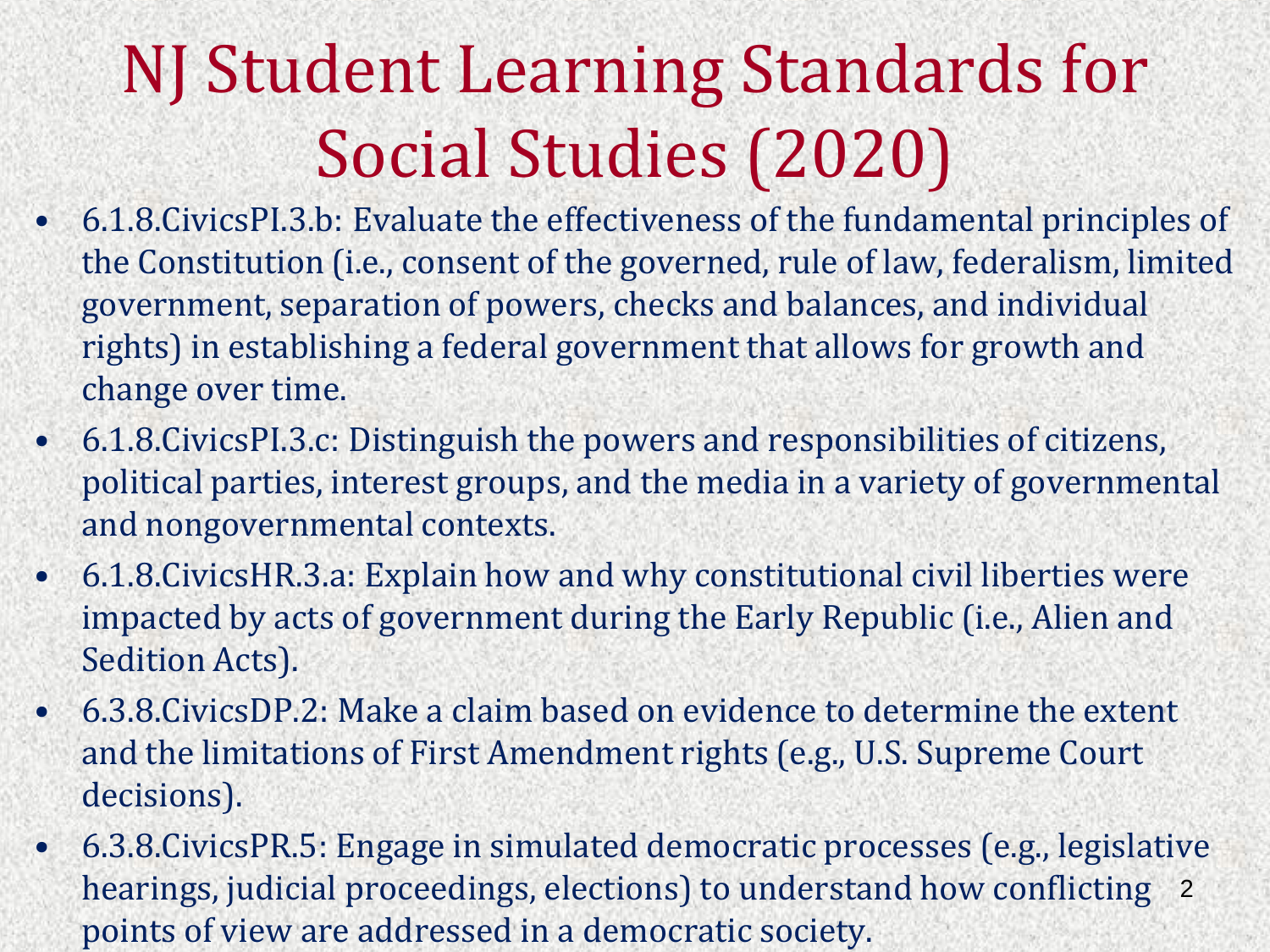### **First Amendment**

"Congress shall make no law …abridging the freedom of speech, or of the press, or the right of the people to peaceably assemble, and to petition the Government for a redress of grievances."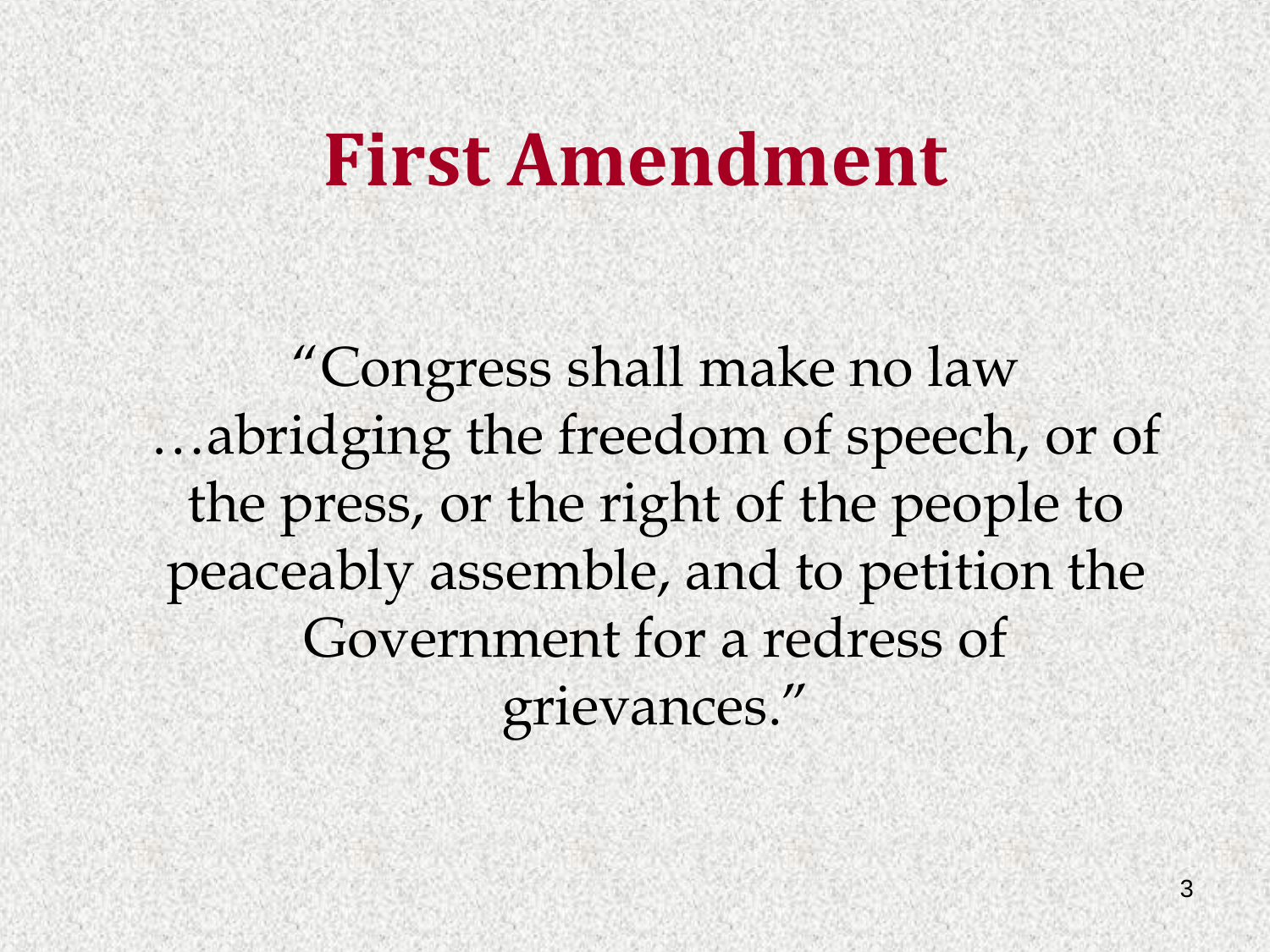## *What is freedom of expression?*

The First Amendment prohibits the Congress (that is, the national government—extended to state and local governments through the 14th Amendment) from interfering with:

- an individual's ability to express views freely
- the ability of the press to write and publish (no censorship)
- individuals' ability to assemble (meet with) others
- **PERIGE 1** petition the government (send letters, emails, phone calls, meet in person, lobby, protest peacefully)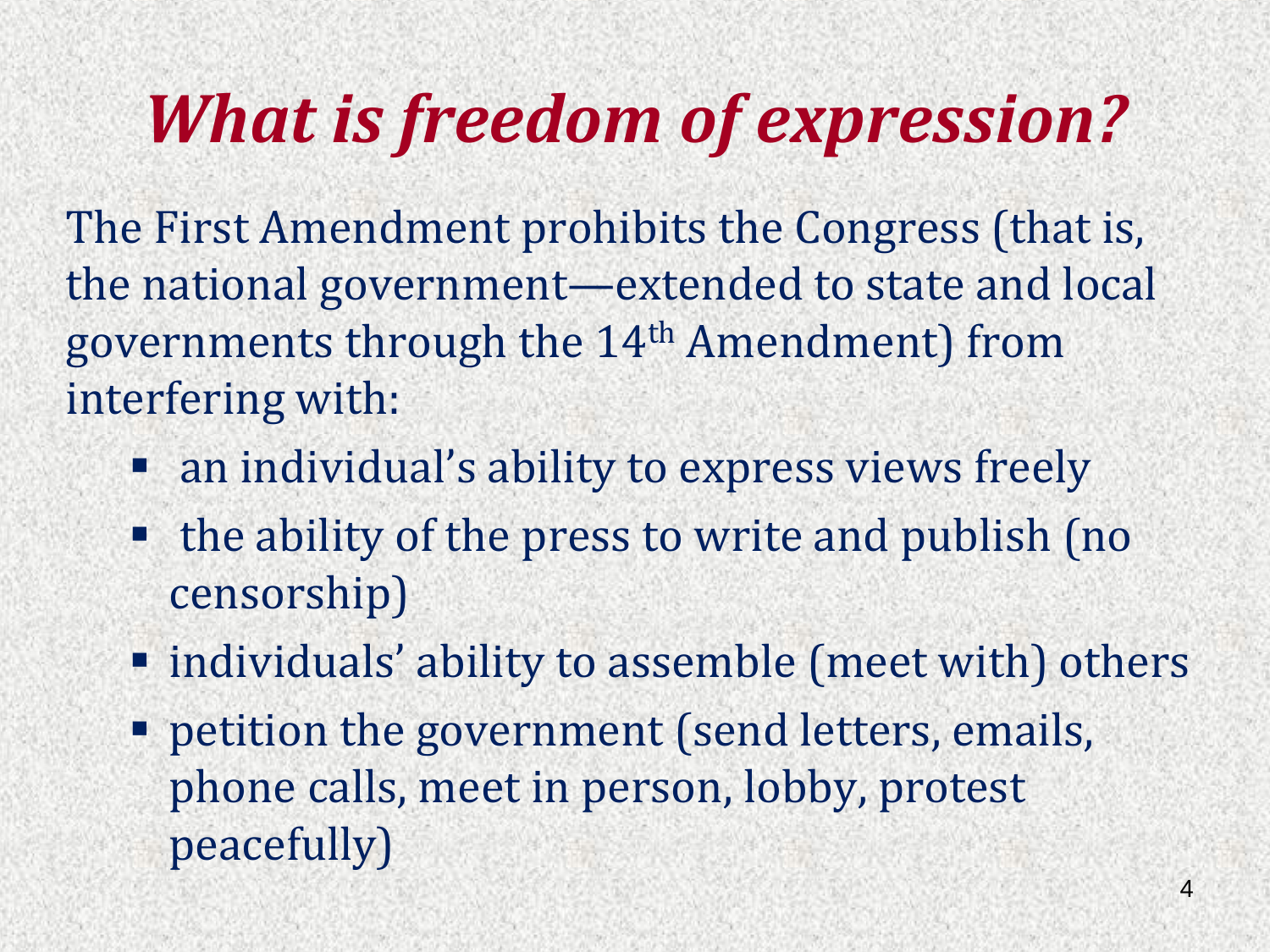## *Why was freedom of expression so important to the founders?*

- Freedom of expression prevents the government from punishing people for expressing their opinions.
- The ability of individuals to join together to petition or protest grievances against the government is critical to maintaining a free society.
- The press was not free from censorship in Britain or the British colonies (See *Crown v. Zenger* (1735)). A free media functions as a watchdog that can investigate and report on government wrongdoing. The right to report news or circulate opinion without censorship from the government came to be seen as "one of the great bulwarks of liberty".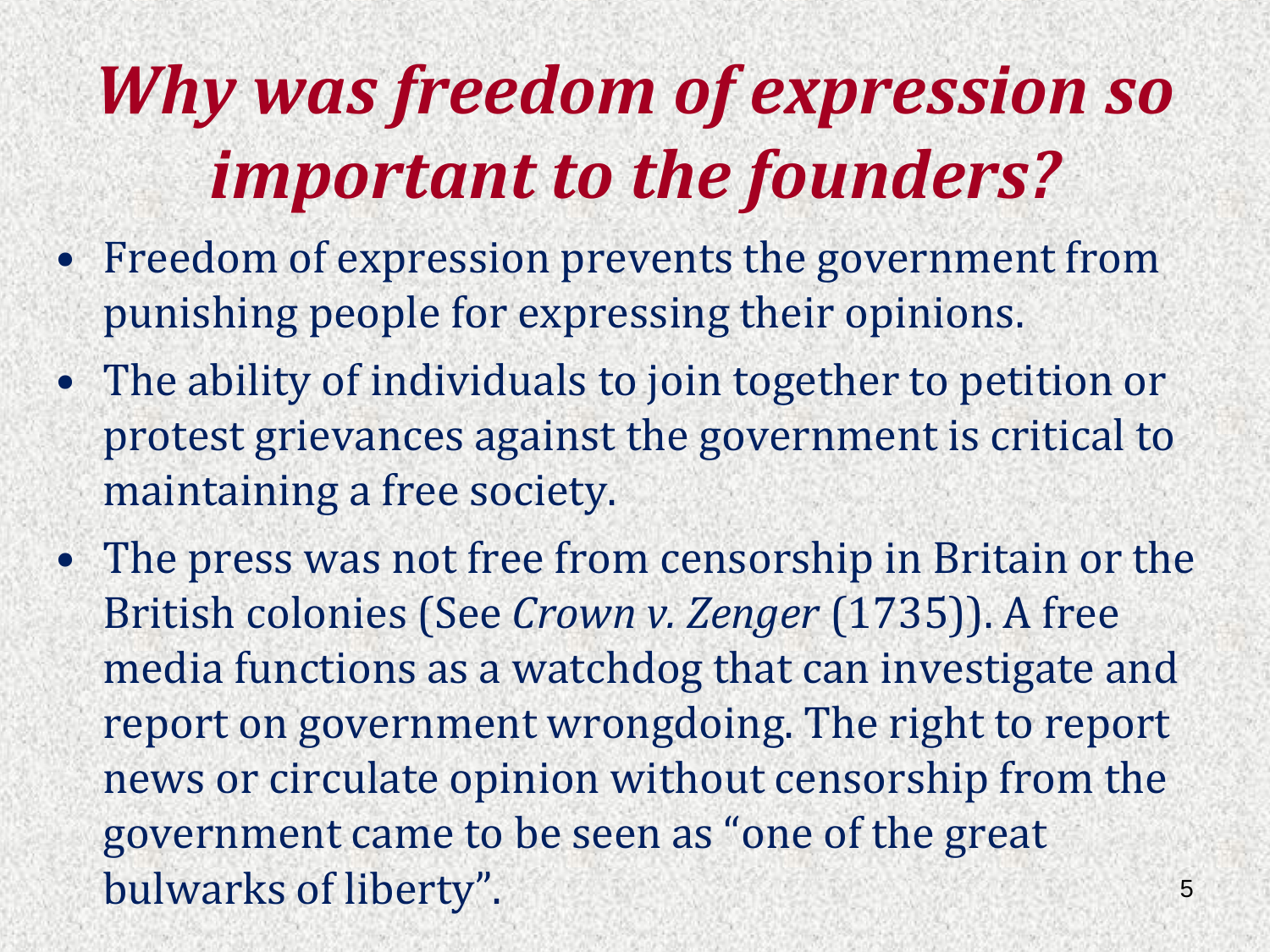## **What are the benefits of freedom of expression?**

### Free expression:

- Allows robust discussions and elections
- Provides a marketplace of ideas
- Advances knowledge and individual development
- Permits peaceful social change.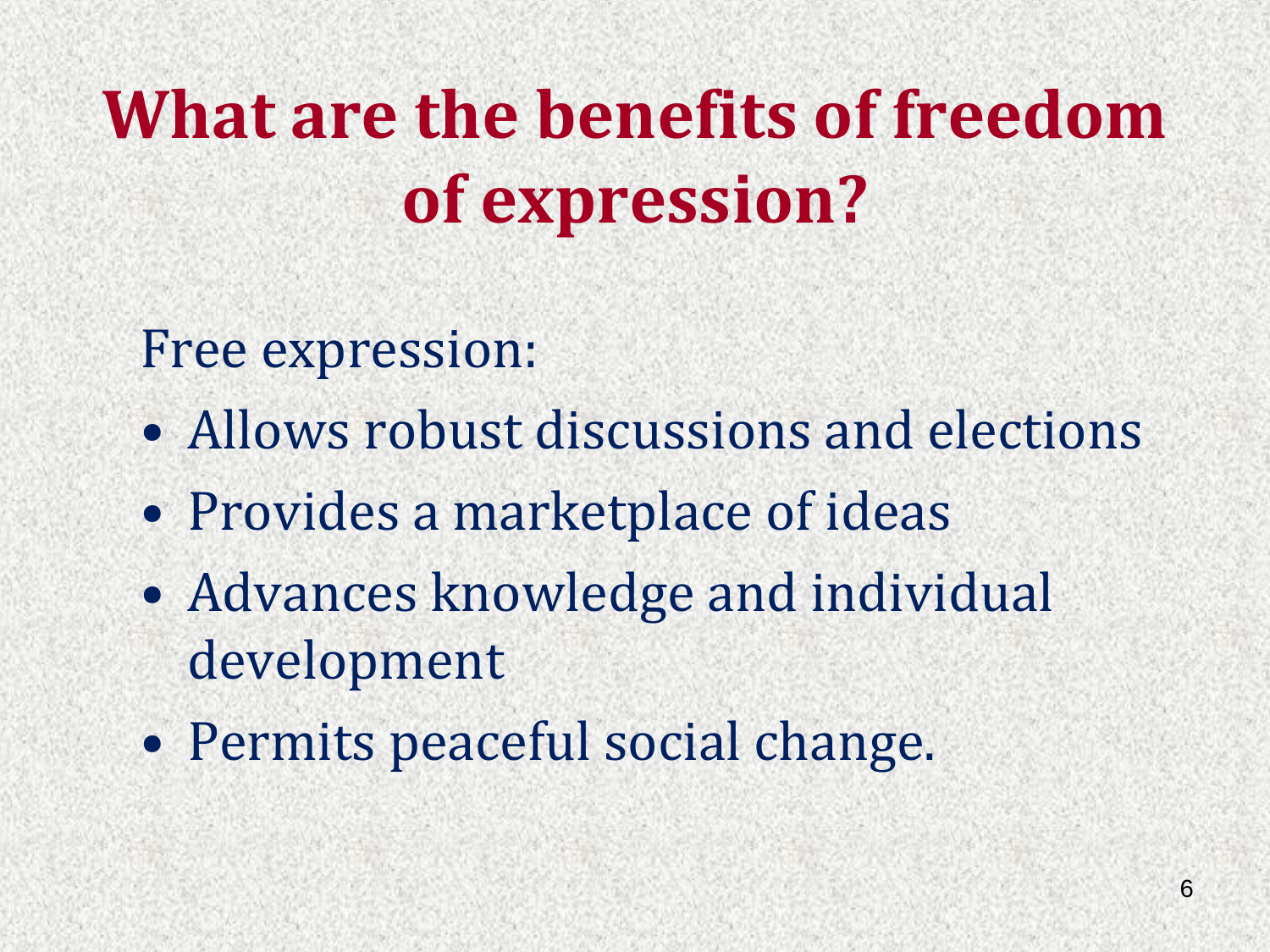### **Should freedom of expression ever be limited?**

Although the language of the First Amendment is absolute, the right to free speech has been limited by the U.S. Supreme Court :

- **For national security**
- libel and slander (written or spoken statements intended to damage a person's character or reputation that are presented as facts but are untrue)
- **pornography**
- commercial speech.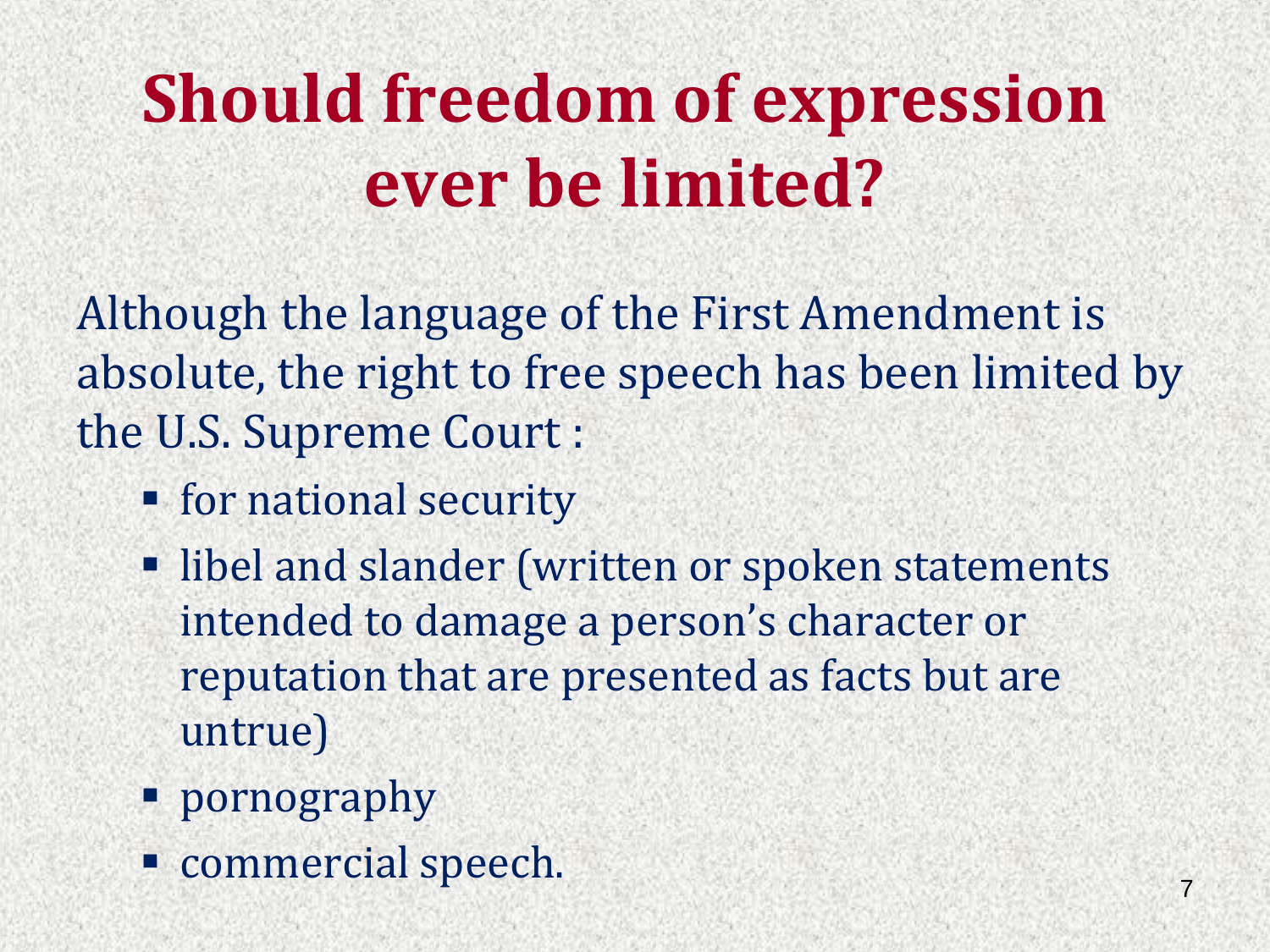### **National Security: Wikileaks**

- To some Julian Assange is a hero to others he is a traitor.
- Listen to four-minute podcast on NPR radio at [https://www.npr.org/2019/04/12/712659290/how](https://www.npr.org/2019/04/12/712659290/how-much-did-wikileaks-damage-u-s-national-security)[much-did-wikileaks-damage-u-s-national-security](https://www.npr.org/2019/04/12/712659290/how-much-did-wikileaks-damage-u-s-national-security) or go to other sources to learn about the impact of Wikileaks
- Did Wikileaks damage national security? What do you think?
- How can we balance the need for the public to know about what their government is doing and the need for the government to maintain military and diplomatic secrecy?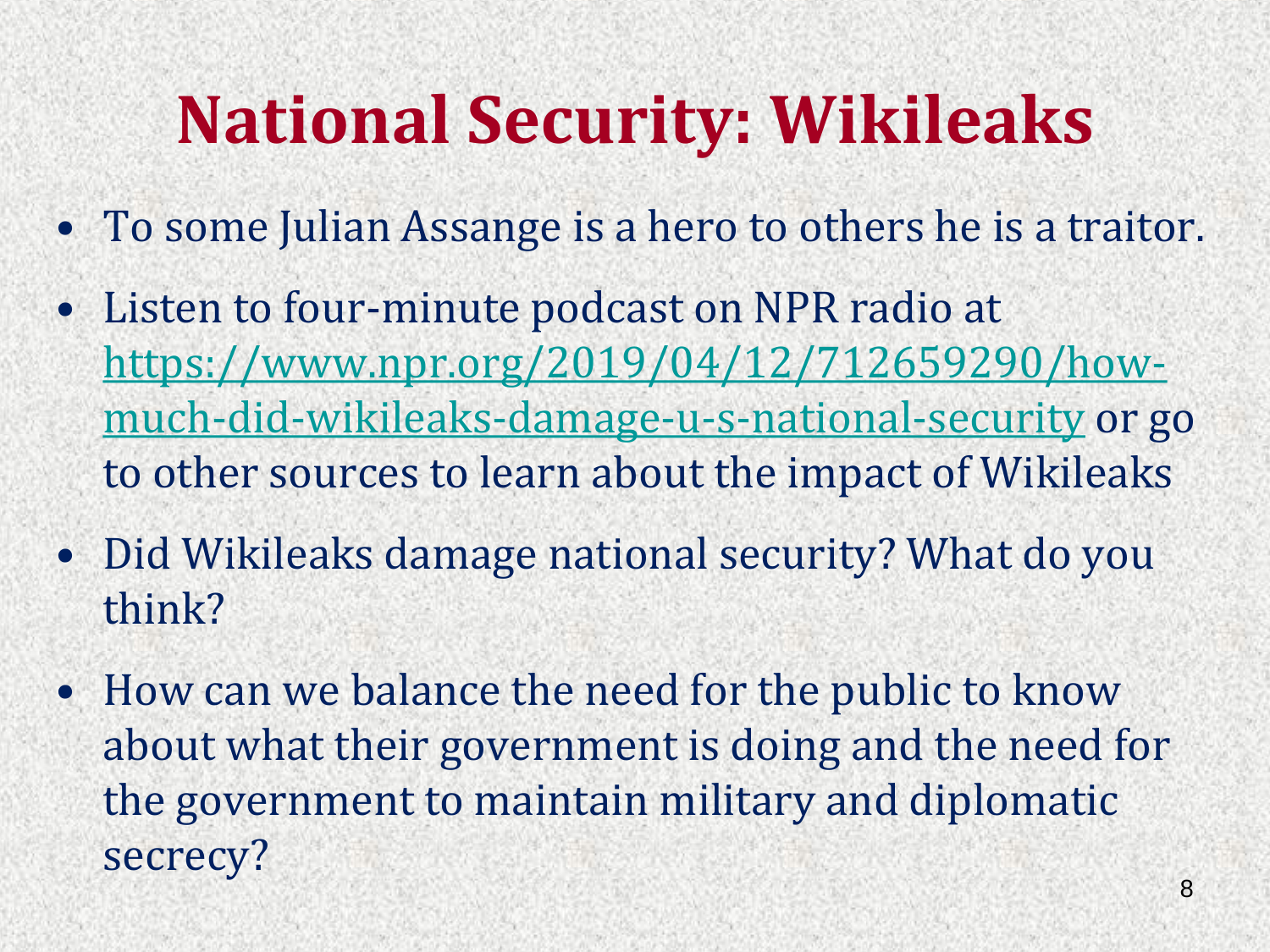### **National Security: Free Press**

### The Sedition Act of 1798

- made it a crime for American citizens to "print, utter, or publish . . . any false, scandalous, and malicious writing," in anticipation of an expected war with France.
- Used against Democratic-Republican newspapers criticizing the actions of the Federalists in power.
- Repealed after the election of 1800 changed parties.
- The U.S. government publicly repented and repaid the fines imposed.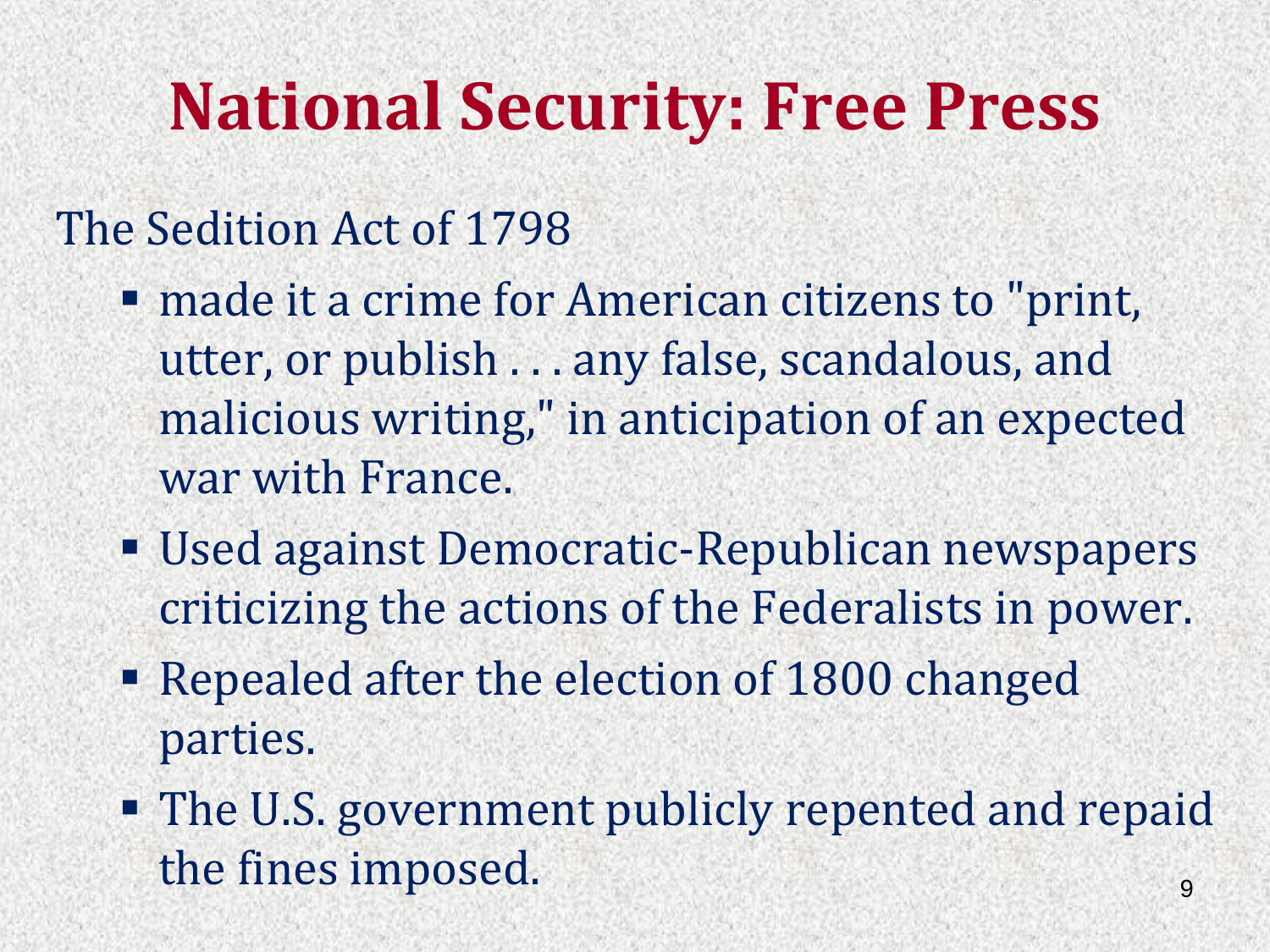### **National Security: Free Press**

#### The Espionage Act of 1917

• made it a crime in wartime to make false statements with intent to interfere with the military effort, to cause or attempt to cause disloyalty or refusal of duty in the armed forces, or to obstruct military recruitment and enlistment efforts.

#### The Sedition Act of 1918

- made it a crime to "incite, provoke or encourage resistance to the United States" or to conspire to urge curtailment of munitions production with intent "to cripple or hinder the United States in the prosecution of the war."
- Antiwar journalists and were arrested during World War I and during the Red Scare and their convictions were upheld (*Schenck v. U.S.,*1919 and *Abrams v. U.S.,* 1919 ).
- Congress repealed the Sedition Act of 1918 on December 13, 1920. The Espionage Act of 1917 remains in effect. 10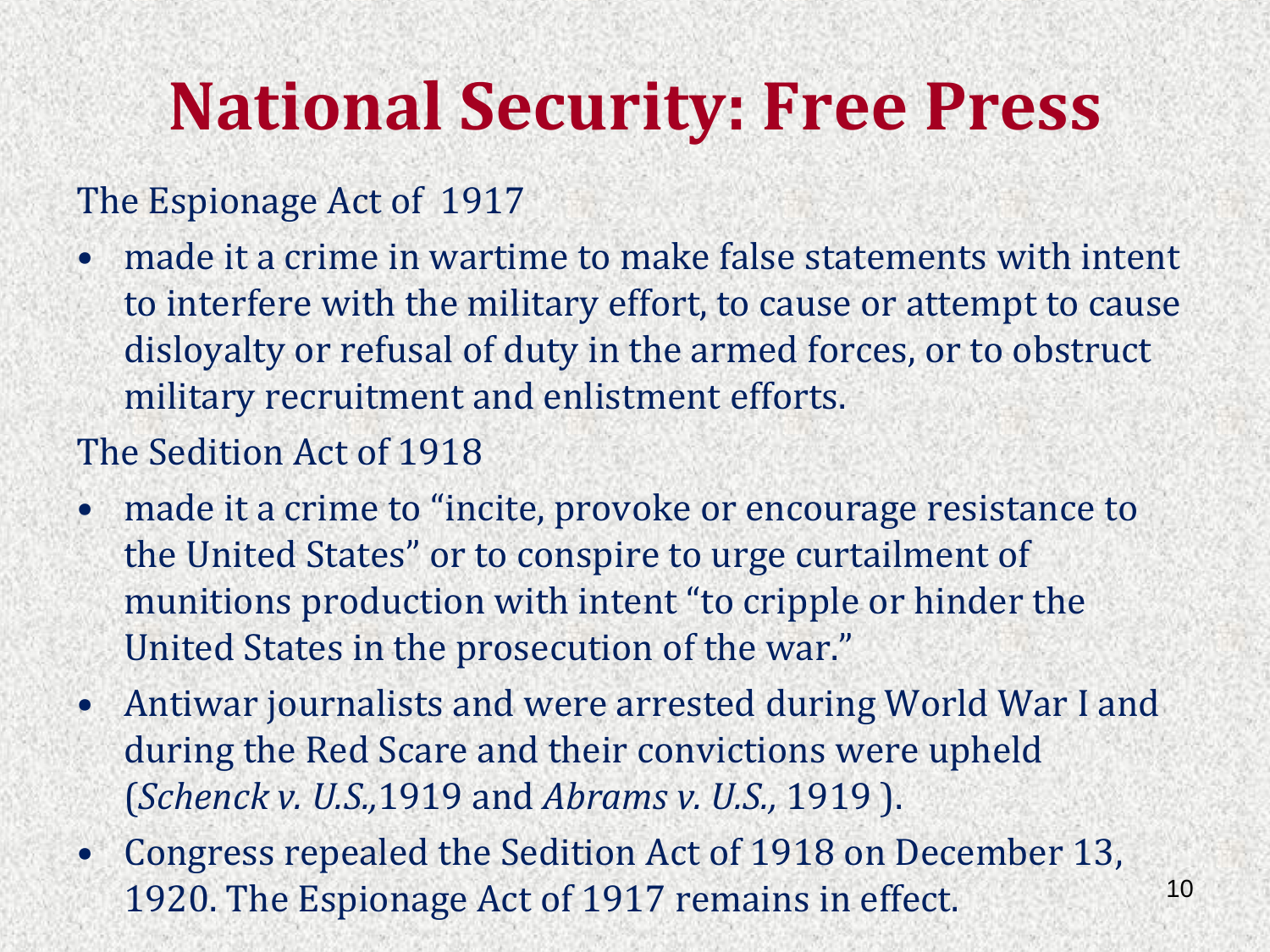### **National Security: Free Press**

#### The Pentagon Papers:

- Defense Dept. staffer Daniel Ellsberg gave the *New York Times* copies of a secret government report on American involvement in the Vietnam War.
- In 1971, the U.S. government attempted to cease publication of the Pentagon Papers as the war in Vietnam continued.
- The Supreme Court found the action an unconstitutional prior restraint (*New York Times v. U.S.*, 1971)
- Years later Ellsberg explained that he was trying to help bring an end to the war. Listen to NPR podcast at [https://www.npr.org/2018/01/19/579101965/daniel](https://www.npr.org/2018/01/19/579101965/daniel-ellsberg-explains-why-he-leaked-the-pentagon-papers)[ellsberg-explains-why-he-leaked-the-pentagon-papers](https://www.npr.org/2018/01/19/579101965/daniel-ellsberg-explains-why-he-leaked-the-pentagon-papers)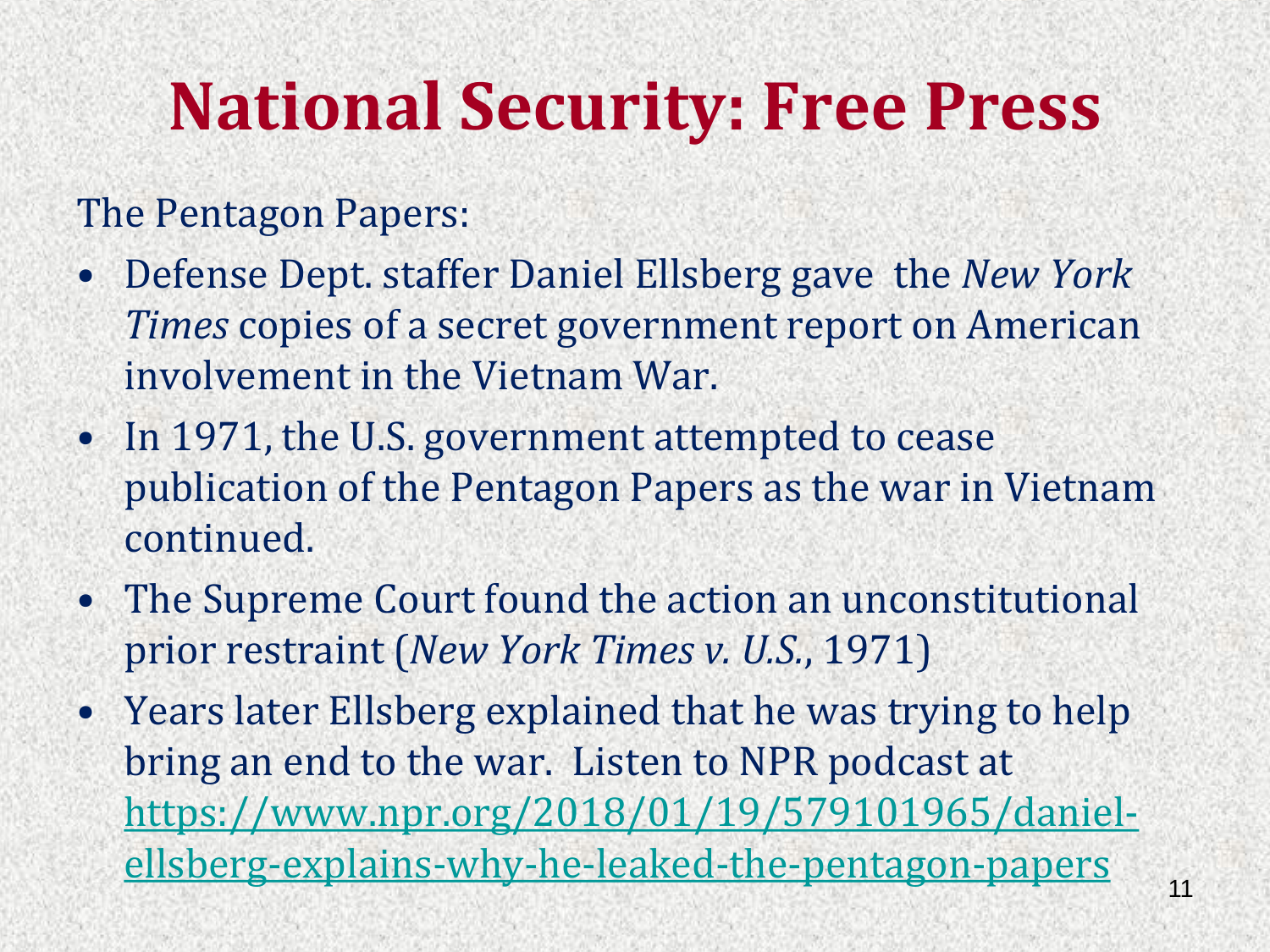### **Defamation: Free Press**

- A Minneapolis newspaper, *The Saturday Press*, accused local officials of being implicated with gangsters.
- Minnesota officials sought a permanent injunction against the newspaper on the grounds that it violated the Public Nuisance Law because it was malicious, scandalous, and defamatory.
- The U.S. Supreme Court held in *Near v. Minnesota* (1931) that such a prior restraint on publication violated the First Amendment and established the principle that with some narrow exceptions, the government could not censor or otherwise prohibit a publication in advance, even though the communication might be punishable after publication in a criminal or other proceeding. In some situations, such as when speech is obscene, incites violence, or reveals military secrets, the government might be able to justify a prior restraint. 12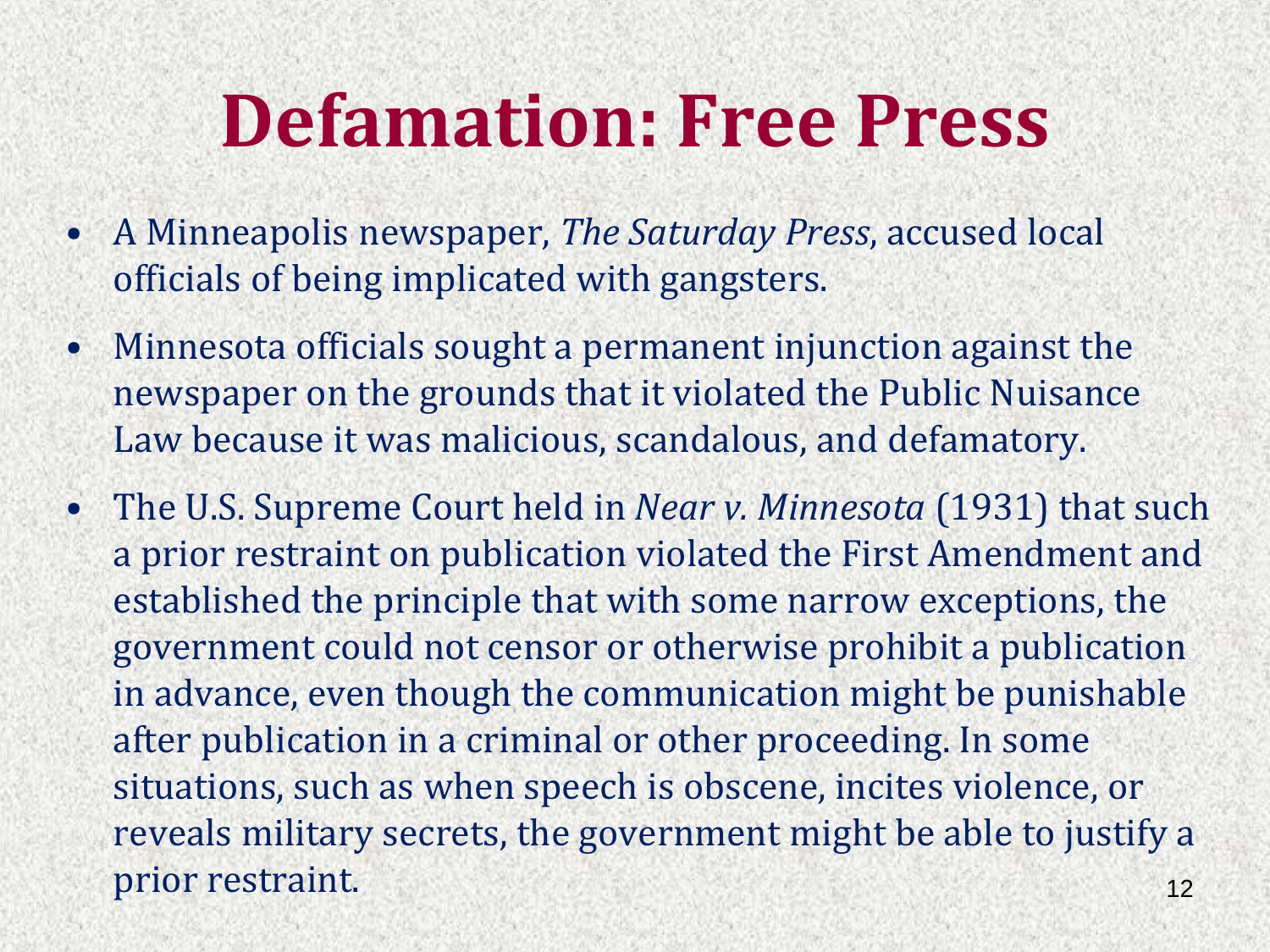### **The scope of Free Speech**

- Clarence Brandenburg, a leader in the Ku Klux Klan, delivered a speech in Hamilton County, Ohio, where he called for "revengeance" [a sic] against Jews and African Americans. He was convicted under two Ohio laws, one of which punished the advocacy of "the duty, necessity, or propriety of crime [or] violence…as a means of accomplishing industrial or political reform."
- The U.S. Supreme Court struck down the Ohio law as unconstitutional in *Brandenburg v. Ohio (*395 U.S. 444, 1969)
- The Court reasoned that government cannot punish speech advocating illegal action unless it is "directed at inciting or producing imminent lawless action," and is "likely to incite or produce such action."
- What if Brandenburg had said "NOW is the time to take revengeance" instead of "It's possible that revengeance may have to be taken"? Would this have met the court's test?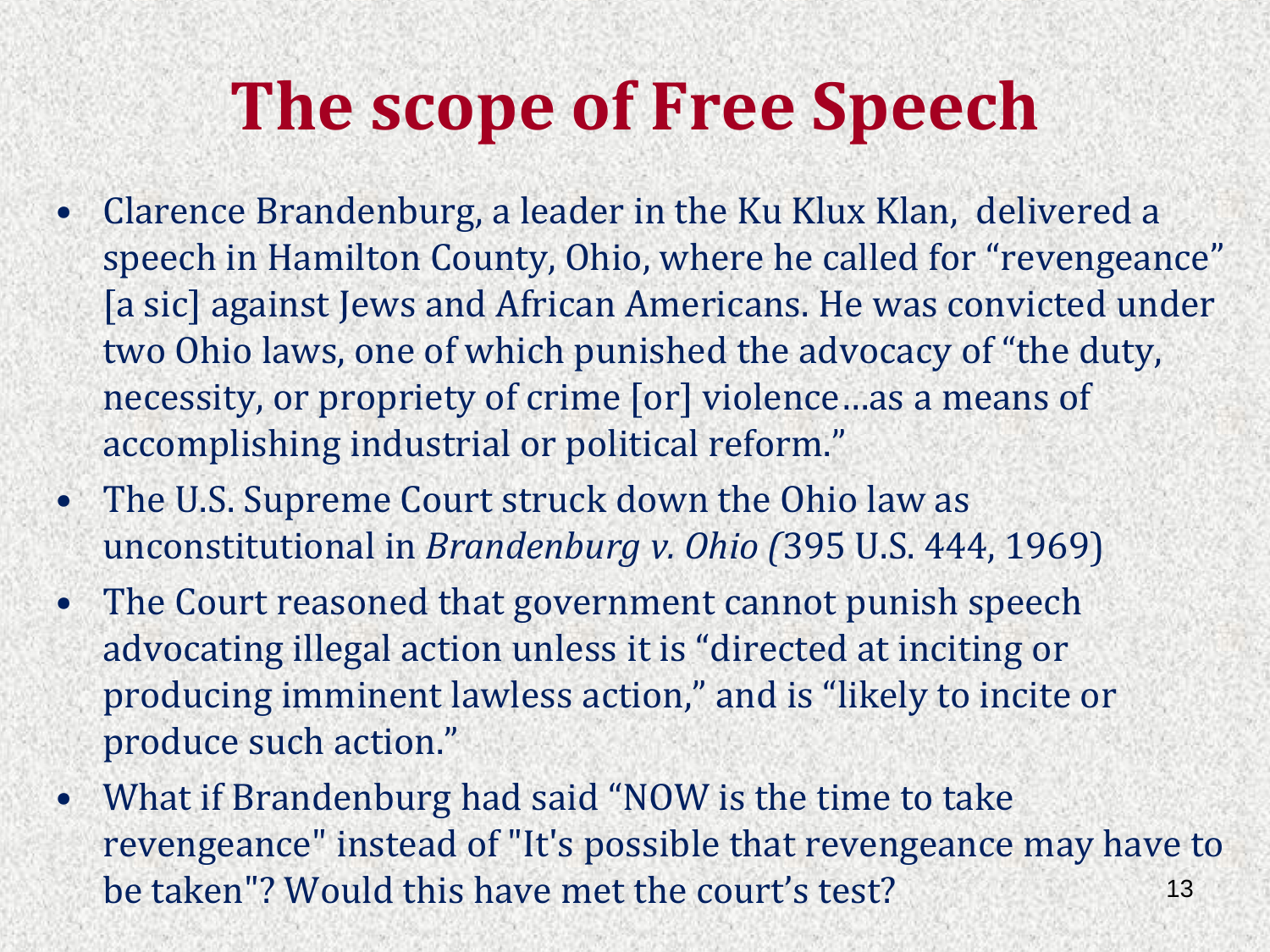### **Hate Speech**

- In 2003, Barry Black and others convicted under a Virginia statute making it illegal to burn a cross in public with the intent to intimidate others. The conviction was upheld by a split U.S. Supreme Court. The Court clarified that a hate crime the speaker "need not actually intend to carry out the threat" for a hate crime to occur. (*Virginia v. Black*, 538 U.S. 343)
- Hate speech is any form of expression through which speakers intend to vilify, humiliate, or incite hatred against a group or a class of persons on the basis of race, religion, skin color sexual identity, gender identity, ethnicity, disability, or national origin.
- Although hate speech is outlawed in most Western European countries, it is protected speech in the U.S. unless it is direct, personal, and either truly threatening or violently provocative.
- What is the difference between inflammatory speech (*Brandenburg*) and hate speech (Black)? The cross burning was directed personally, against a race, and was intended to intimidate.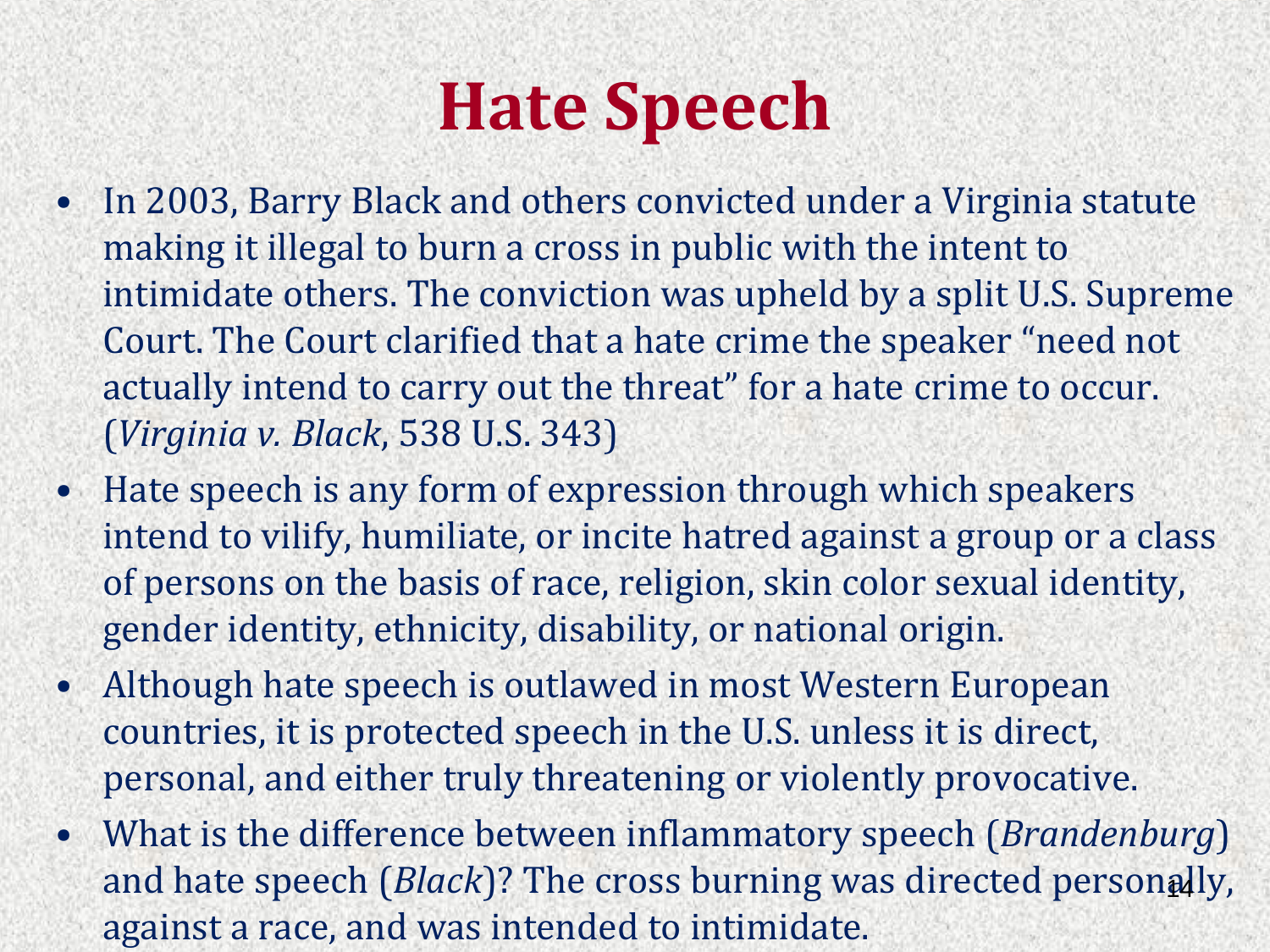### **Free Speech in School:** *Tinker*

- Although K-12 schools may impose rules for safety and to ensure that the environment is conducive to learning, the Supreme Court has affirmed that students do not lose their constitutional rights "at the schoolhouse gate.*"*
- In 1969,Mary Beth Tinker and two other public school pupils in Des Moines, Iowa, were suspended from school for wearing black armbands to protest the government's policy in Vietnam in violation of a school regulation banning the wearing of armbands.
- The students were not disruptive, and did not impinge upon the rights of others.
- The Supreme Court held a prohibition against expression of opinion, without any evidence that the rule is necessary to avoid substantial interference with school discipline or the rights of others, not permissible under the First and Fourteenth Amendments. *Tinker v. Des Moines Independent Community School*  15*District*, 393 U.S. 503 (1969).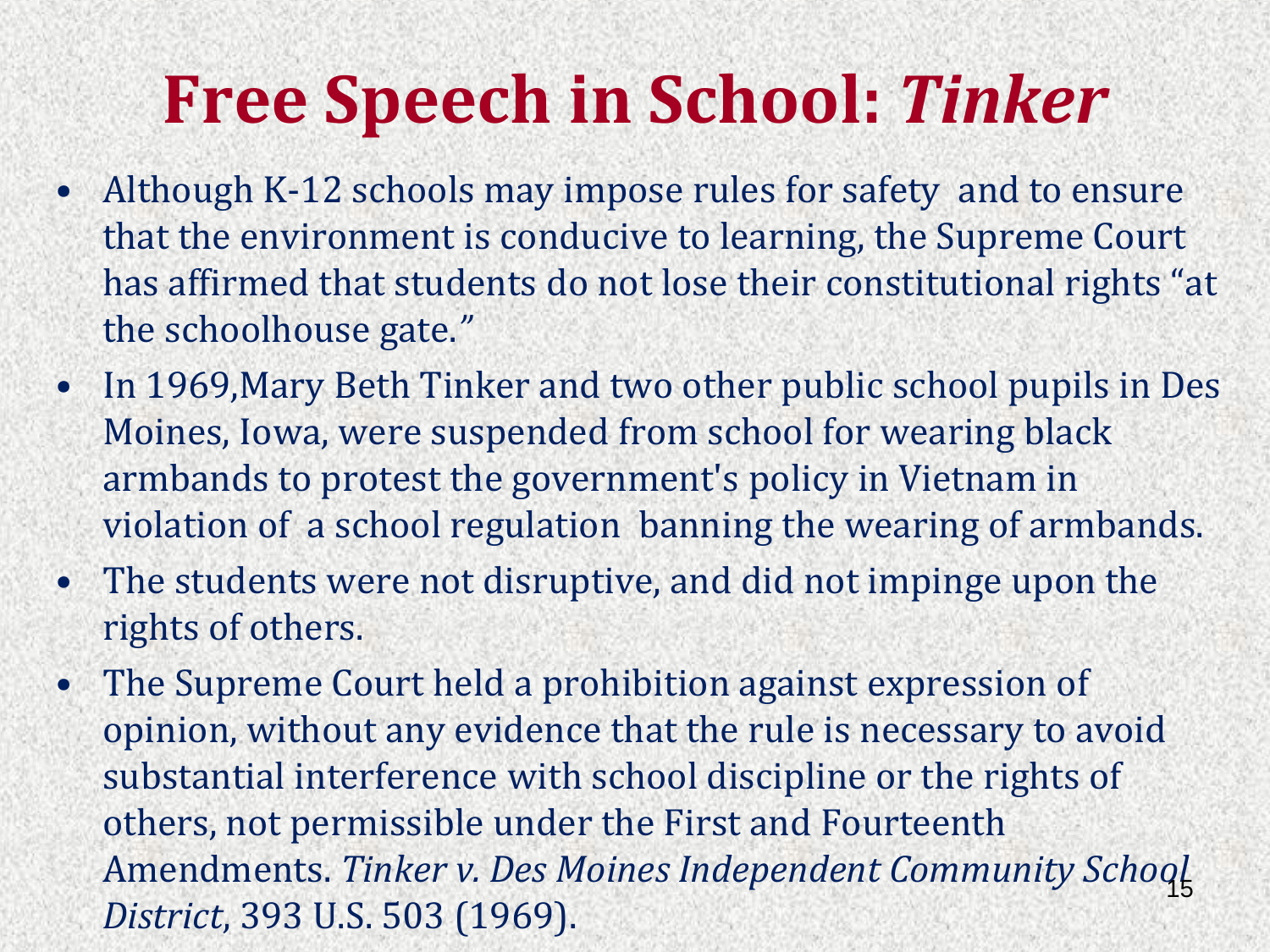# **Hypothetical**

- Thinkalot Intermediate School has 750 bright, engaged students.
- A group of 50 students at the school wanted to protest the war in Iraq by placing banners in the hallways and refusing to speak in class.
- Classes proceeded as usual. There were no demonstrations and no threats of violence.
- The principal spoke with the students in private and asked them to stop their silent protest.
- The students shook their heads "no" and continued with the silence for the entire week.
- The students were suspended.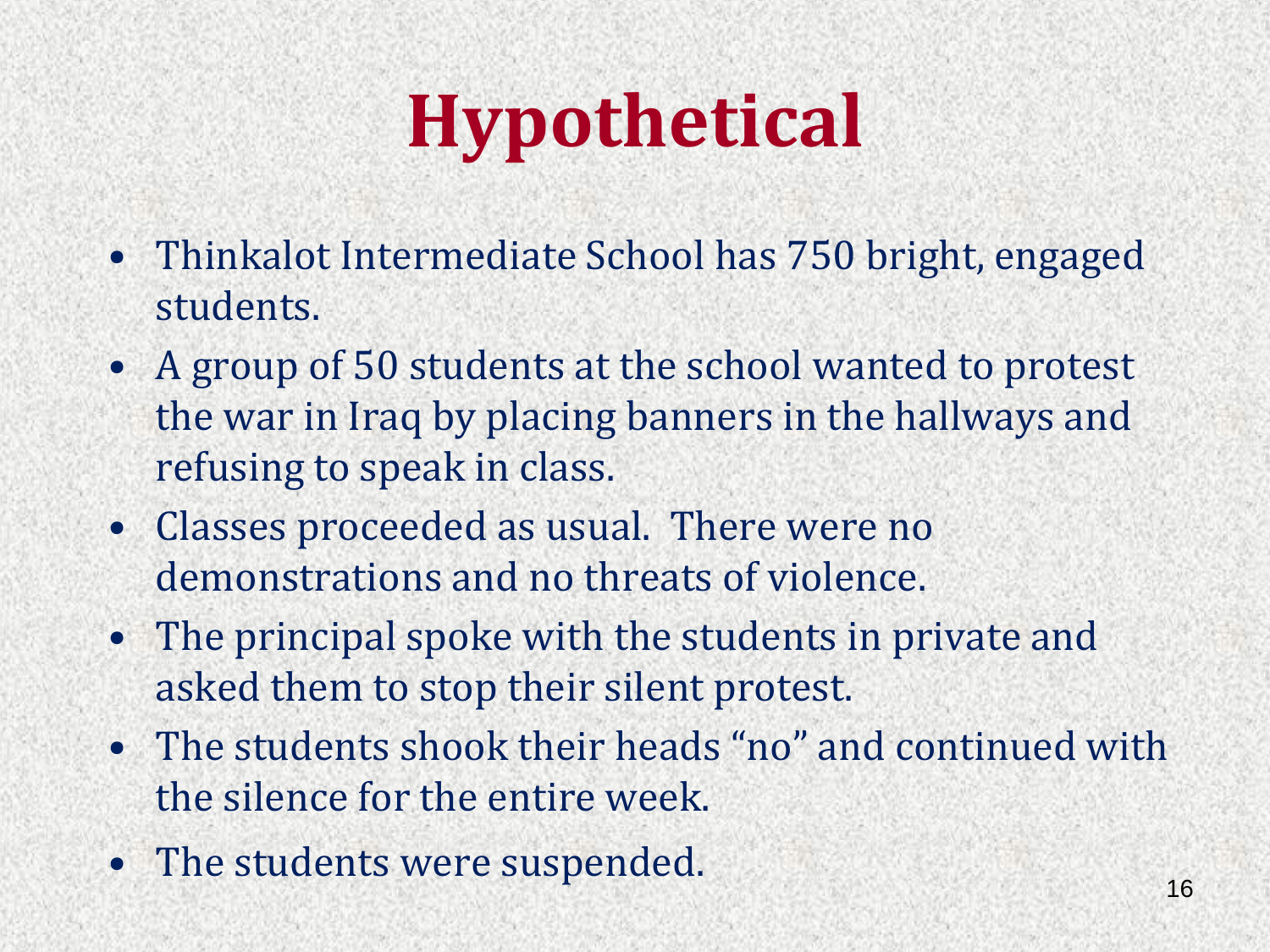# **What do you think?**

Based on the *Tinker* decision, should the students be suspended or is their action within the protection of the first amendment?

- Does the refusal to speak in school interfere with the rights of other students?
- Does it interrupt class routine or interfere with the educational process?
- Are there less disruptive ways for the students to make their views known?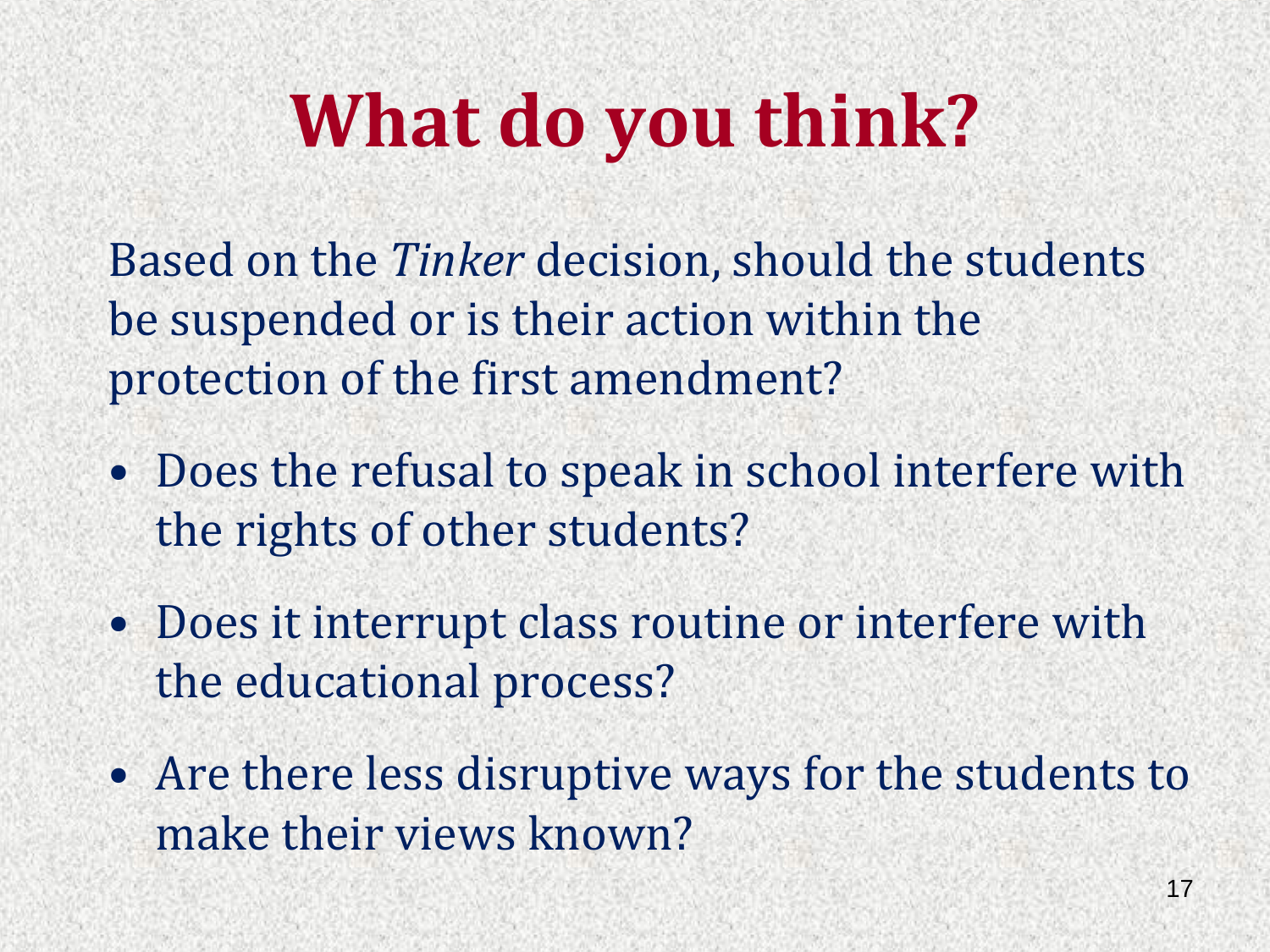### **Free Press in School:** *Hazelwood*

- The Hazelwood School District wanted to restrict the publication of an article about teen pregnancy in school newspaper.
- In *Hazelwood School District v. Kuhlmeier*, 484 U.S. 260 (1988), the Supreme Court held that schools may restrict what is published in student newspapers if the papers have not been established as public forums.
- School officials can censor school-sponsored publications if their decision is "reasonably related to a legitimate pedagogical purpose." This means school officials must show that they have a reasonable educational reason for censoring the material.
- New Jersey enacted legislation in 2021 to protect the press freedom of students at public schools and public institutions of higher education, making it the 15th state to adopt legislation prohibiting the censorship of student journalists except in narrow circumstances. 18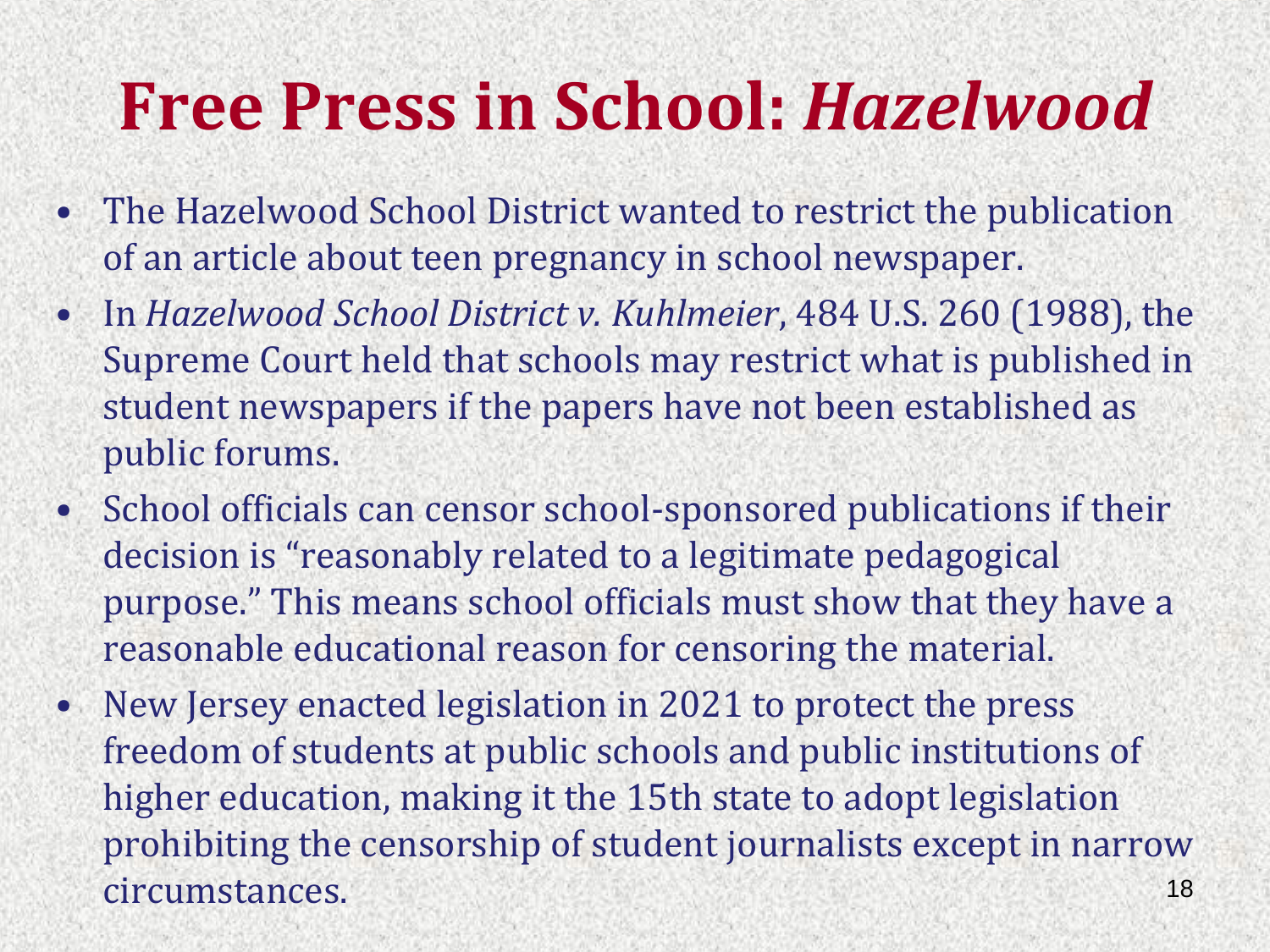

- Private online platforms and social media sites, such as Facebook and Twitter, are not held to the same standards are print media
- Social media sites are free to set their own practices and rules on what we post or see
- Do Facebook, Twitter and other online platforms have an obligation to only allow postings that are truthful and do not promote violence?
	- Former President Trump was suspended from Twitter because he
	- violated the platform's policy against promoting violence
	- Rep. Marjorie Taylor Greene (R-GA), who promoted viral conspiracy theories like Qanon, was suspended from Twitter and from Facebook for posting misinformation about Covid-19 vaccines.
- Should the federal government regulate private online platforms as they do print media? 19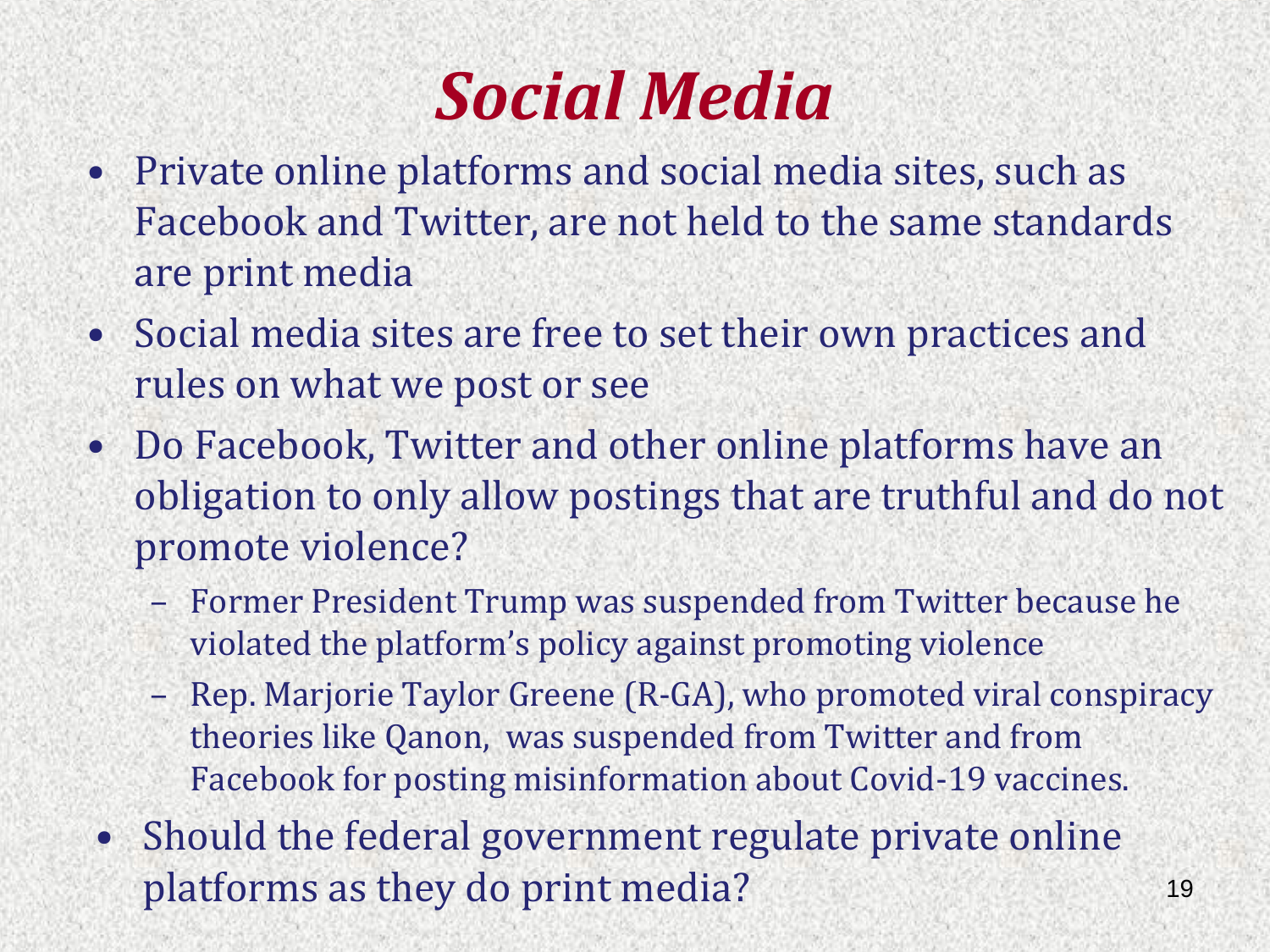## *The right to assemble peacefully and petition the government*

- The right to join with fellow citizens in protest or peaceful assembly is critical to a functioning democracy and at the core of the First Amendment.
- Traditional public forums include public parks, sidewalks and areas that have been traditionally open to political speech and debate.
- The government may, however, subject speech to reasonable, content-neutral restrictions on its time, place, and manner.
- Freedom of assembly may be limited by ordinances prohibiting blocking or sidewalks or streets or may require a permit. And if the assembly turns violent, law enforcement may step in to help get things back under control.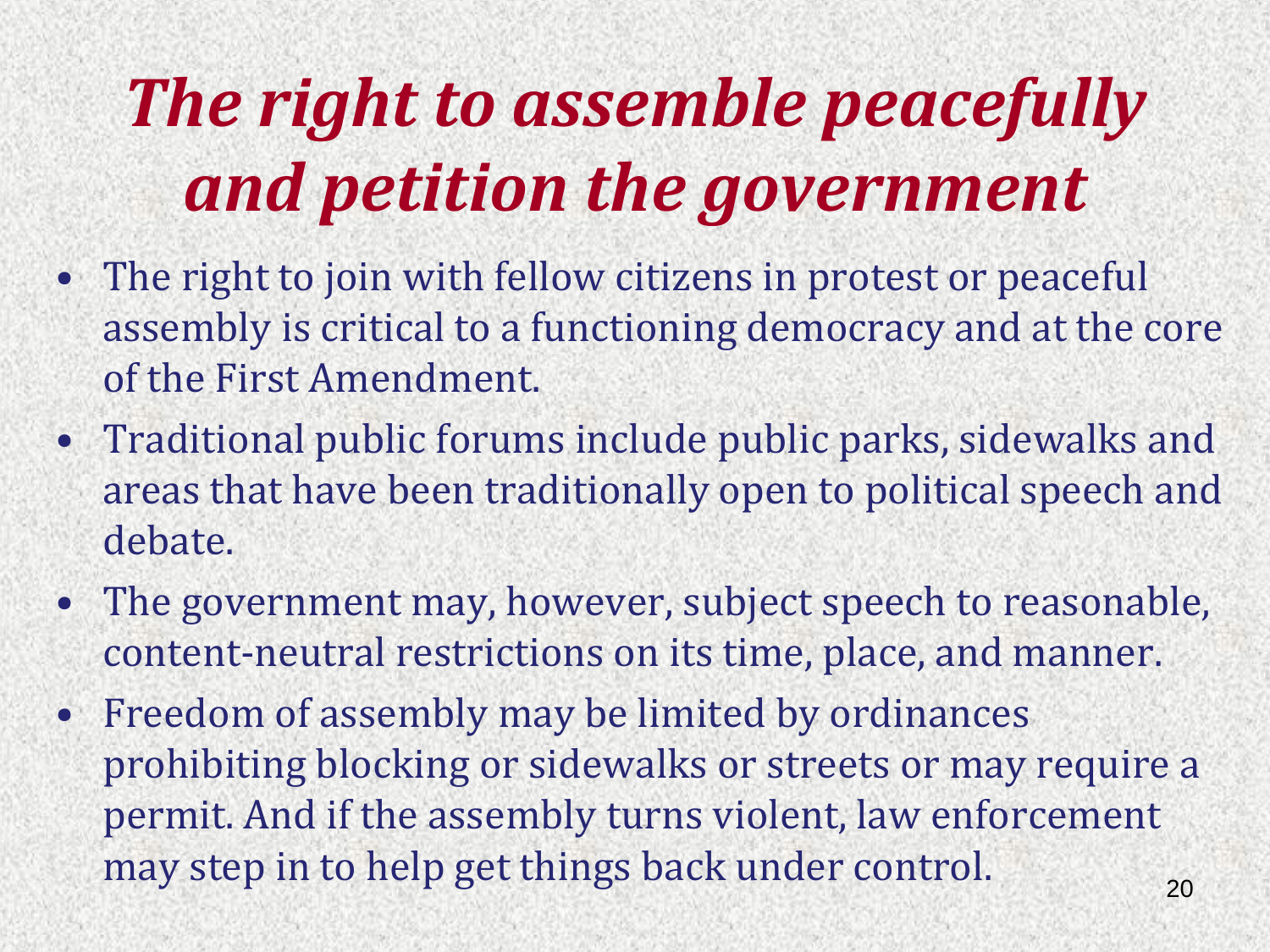### *Why is the right to assemble peacefully important?*

The right to assemble is of significant importance to U.S. society as it gives all citizens the freedom to have a voice and freely associate with one another in public under a common cause or shared value.

"The right of peaceful assembly plays an important role in mobilizing the population, permitting the formulation and expression of grievances and aspirations, facilitating the celebration of events and, importantly, influencing public policies."

Michelle Bachelet, United Nations High Commissioner for Human Rights June 29, 2020, Report on Impact of new technologies on the promotion and protection of human rights in the context of assemblies, including peaceful protests 21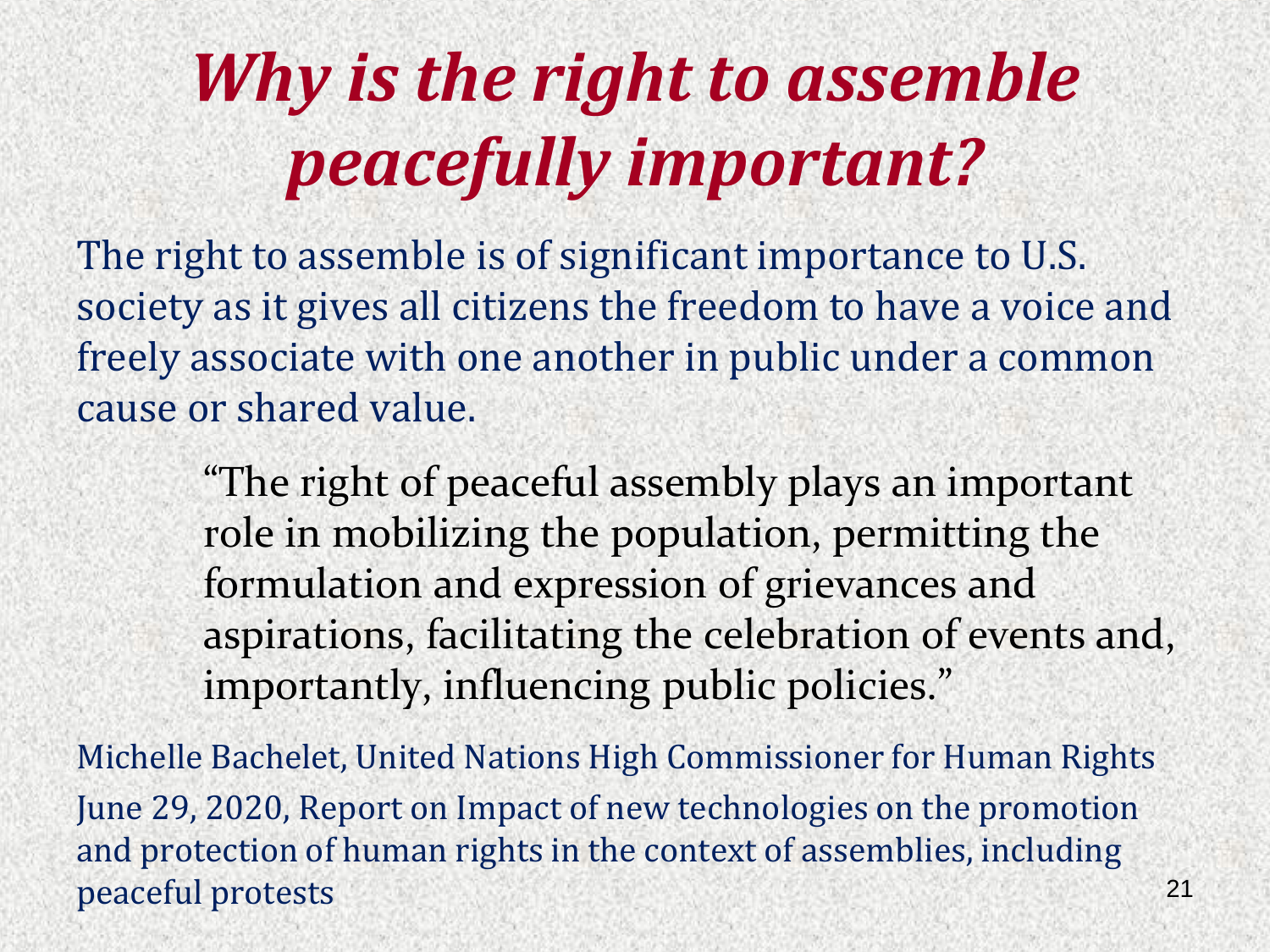### *The right to assemble peacefully*

- In 1961, nearly 200 other African-American high school and college students peacefully assembled at the Zion Baptist Church in Columbia, South Carolina. They planned to march six blocks to the state capital to protest segregation and racial discrimination. A crowd was gathering.
- When the students failed to obey an order to disperse they were arrested and convicted of breach of peace.
- The U.S. Supreme Court held in *Edwards v. South Carolina*  372 U.S. 229 (1963) that the state infringed the students' constitutionally protected rights of free speech, free assembly, and freedom to petition for redress of their grievances.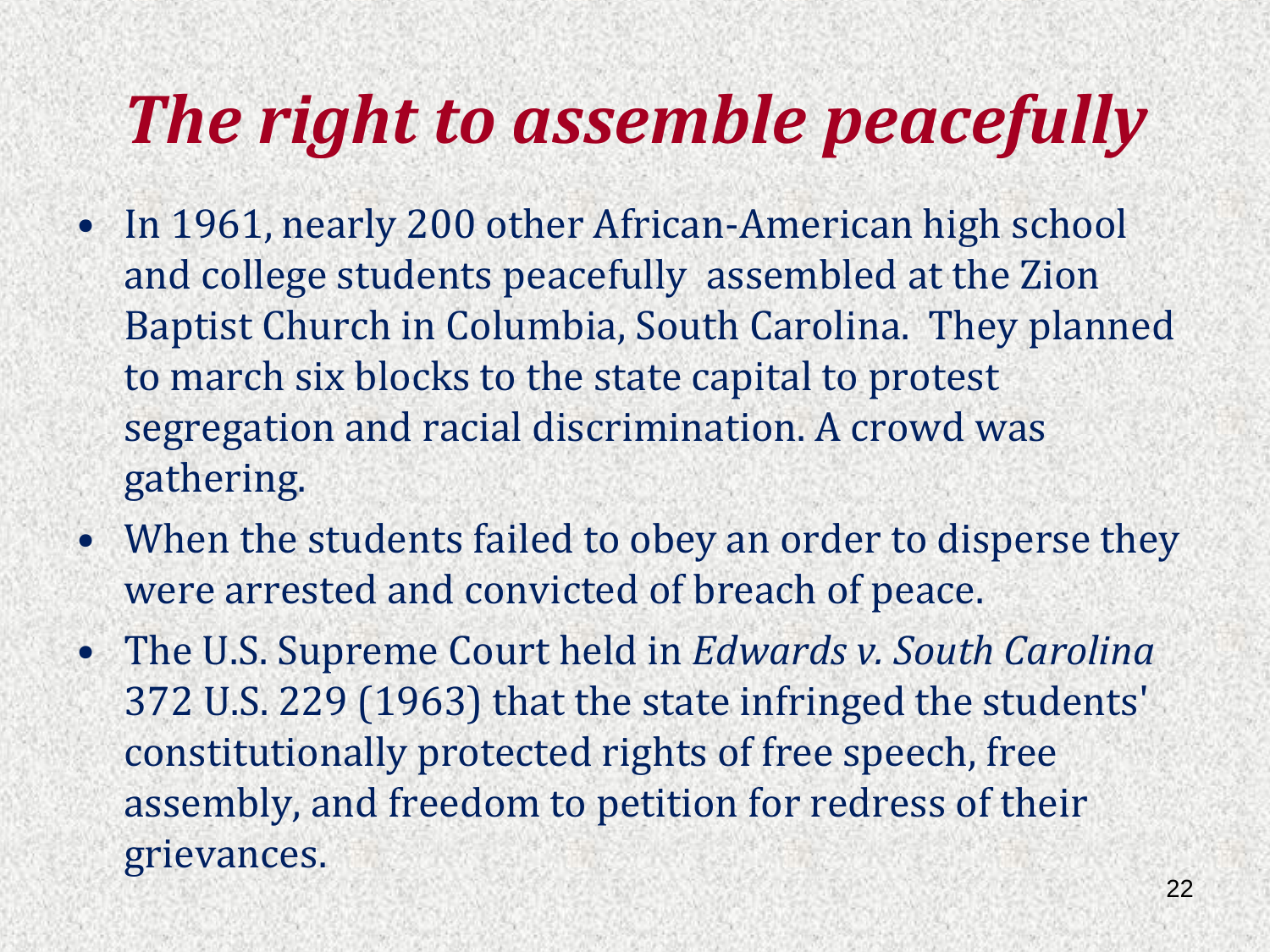### *The scope of peaceful assembly*

- In 1977, a group of neo-Nazis applied for a permit to march in the heavily Jewish community of Skokie, Illinois. Two weeks later, the Skokie Board of Commissioners passed an ordinance requiring marchers to post a \$350,000 insurance bond and banning distribution of printed materials that promote hatred of groups of people, or marching in military style uniforms.
- The Nazi group argued that these laws were unconstitutional violations of the First Amendment.
- The case eventually went to the Supreme Court, which ruled in *National Socialist Party of America v. Village of Skokie* (1977) that the Nazi Party could not be prohibited from marching peacefully because of the content of their message.